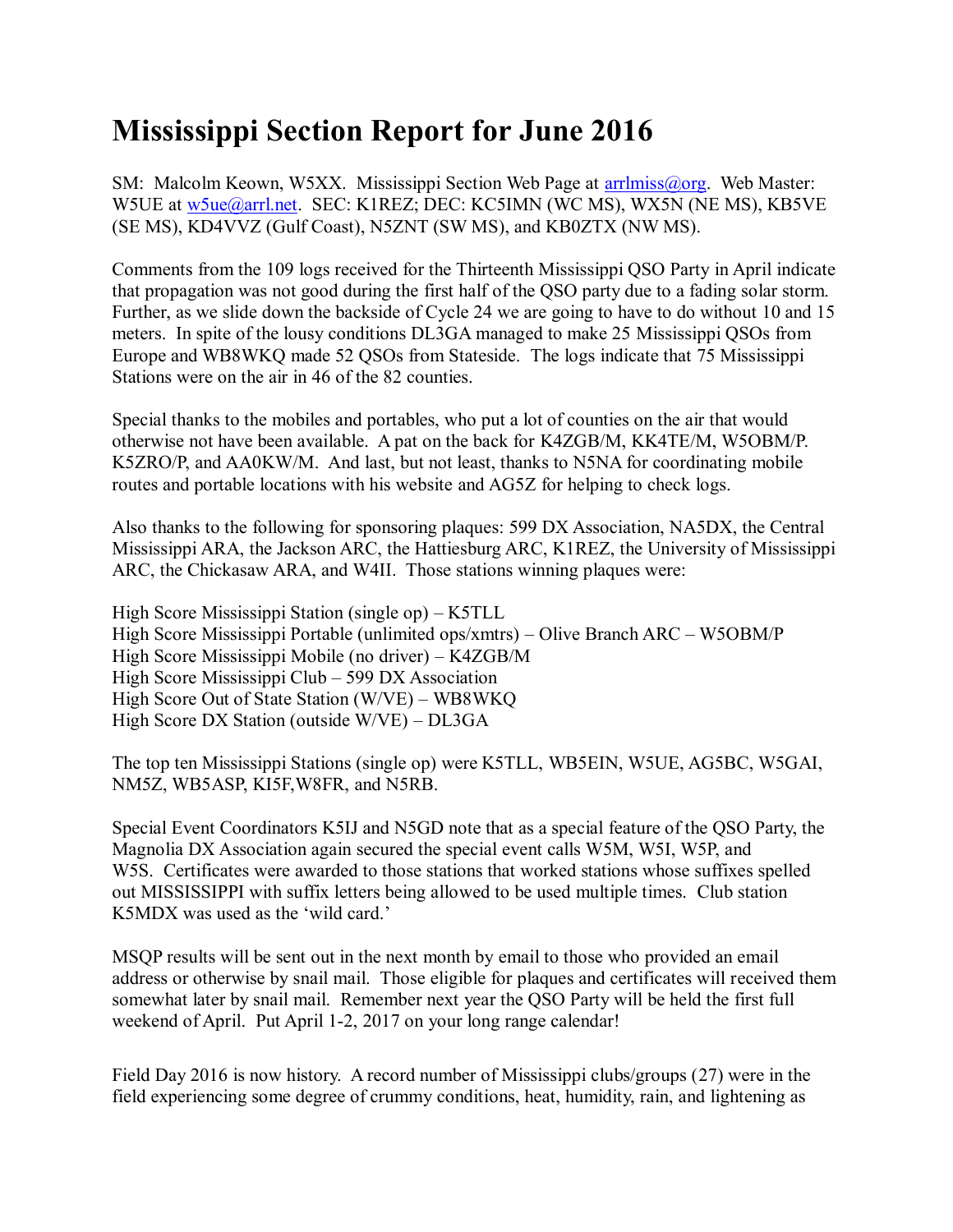well as making QSOs, fun, and fellowship.

Those clubs known in the field were:

599 DX Assc. (NA5NN) Alcorn County ARES (W5AWP) ARC of Amite County (W5CCW) Chickasaw ARA (W5GWD) George County ARES (KD4VVZ) Great Southern DX Assc. (K5GDX) Hattiesburg/Lamar ARCs (K5PN) Jackson County ARA (N5OS) Magnolia DX Association (K5MDX) Marion County ARC (KG5HKK) Meridian ARC (W5FQ) Mississippi Coast ARA (W5SGL) Mississippi DOT (KM5DOT) Multi-Club operation (W5P)) Northeast Mississippi ARA (W5NEM) Olive Branch ARC (W5OBM) Pearl River ARC (W5PMS) Southwest Mississippi ARC (W5WQ) Stone County ARES Group (K5STO) Tishomingo ARC (W5TCR) Tupelo ARC (KK5K) University of Mississippi ARC (W5UMS)

In notes from Field Day, W5UE reports the 599 DXA went in a different direction this year with a 100% solar/battery/QRP effort. They had 5 QRP HF stations - 3 CW, 1 SSB and 1 Digital. In spite of the terrible conditions they made 1155 QSOs with 856 being on CW, 55 digital, and 244 SSB.

W5P was a Multi-Club effort by the Central Mississippi ARA, the Jackson ARC, the Scott County ARC, the Vicksburg ARC, and the Salvation Army operating from Muscadine Park in downtown Pelahatchie. This year 14 satellite QSOs were made in spite of the frequent freight train passing within 75 feet of the station.

Marion County EC N5LJC, EC reports that the Marion County HRC, who are all ARES members, added more modes of communication to their FD effort including digital and satellite this year, and operated 100% on solar power for the total FD operations.

SEC K1REZ notes that in preparation for an active 2016 hurricane season, Mississippi ARES in conjunction with the Magnolia Section Net and the Mississippi Section Phone Net, will be holding its annual state-wide ARRL/ARES Simulated Emergency Test (SET) on Saturday, August 6, 2016. All DECs and ECs have received participant handbooks for the 2016 SET. Also note on page 70 of the July 2016 QST that in 2015 that Mississippi Nets placed first nationwide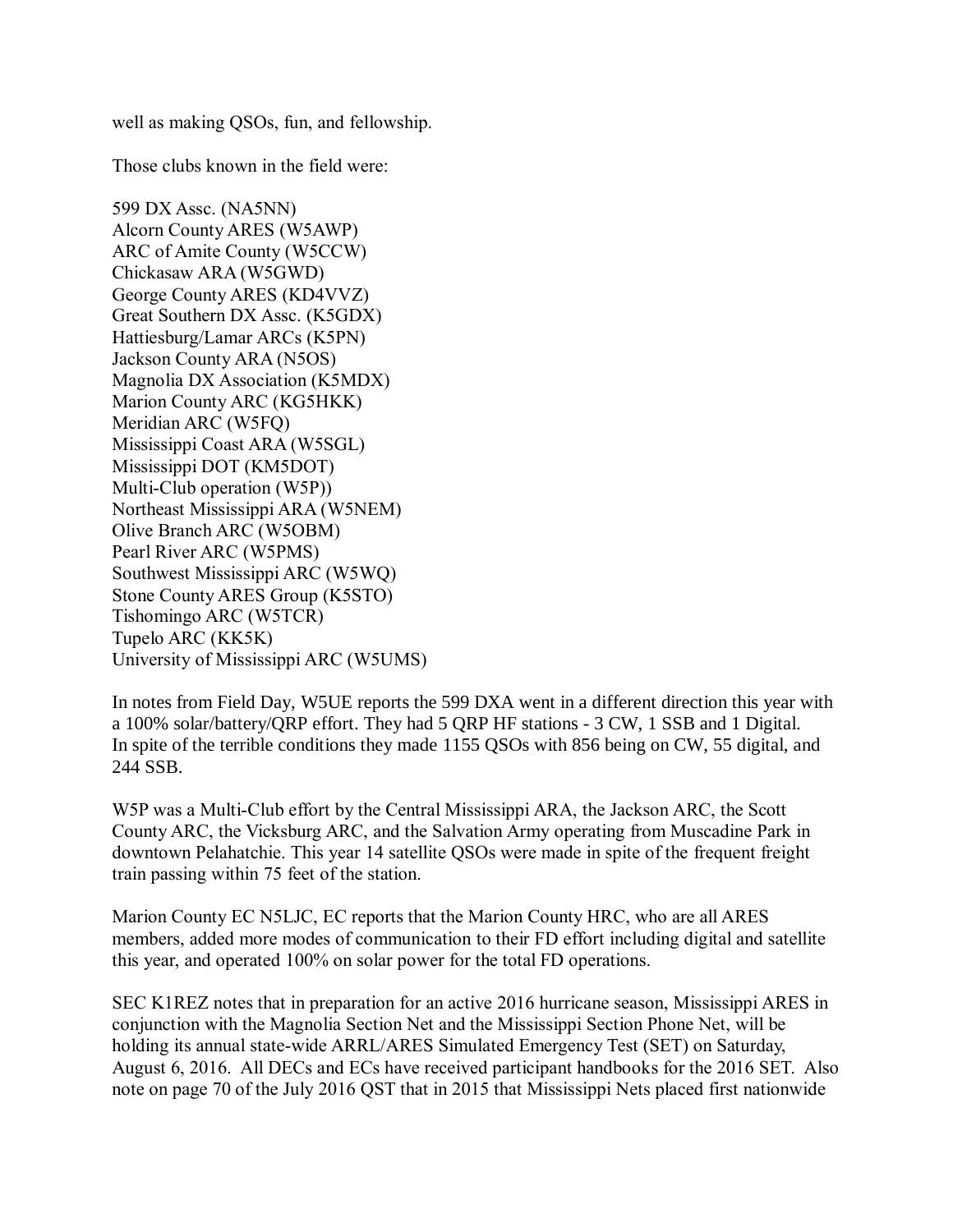in net participation and second in ARES Activity. WOW!

By holding our SET in early August we insure that all of our ARES members and net controls are freshly practiced and their equipment freshly tested before Hurricane Season begins peaking in Mississippi in late August.

On August 29, 2005 the Mississippi Gulf Coast suffered massive damage from the impact of Hurricane Katrina, leaving 236 people dead, 67 missing, and an estimated \$125 Billion in damages. All of the counties in Mississippi were effected to varying degrees and declared disaster areas. 49 counties qualified for full federal assistance. More than one million people in Mississippi were affected, half of whom applied for assistance from FEMA.

According to NOAA, a major hurricane typically strikes the U.S. about once every two years. However, no major hurricanes have made landfall in the U.S. for more than 10 years. (Major Hurricanes are defined as category 3 and up). This is the longest stretch without major hurricanes in recorded history.

Unfortunately, a more active hurricane season is being predicted for 2016 and NOAA has expressed 'concern that the unprecedented stretch between major hurricanes could induce Americans living in coastal areas to suffer from 'hurricane amnesia' and not be adequately prepared for the next hurricane strike.'

The reality is: eventually another major hurricane will hit our coast. Tornadoes are also an annual occurrence in Mississippi. For these reasons Mississippi ARES teams and net controls need to be trained, experienced, and ready to deploy at a minute's notice to handle backup communications.

And on your long range calendar add August 27-30 for the Katrina 11th Anniversary Special Event (POC:AG5Z), October 15 for the ARRL Day in the Park in Columbia (POC:AF5NG), and December 10 for the Poplarville Hamfest (POC: K5RDA).

KD5NDU, Yalobusha County AEC, reports that the Yalobusha County ARES Team has set up a Facebook page which everyone is welcomed to visit, called 'Yalobusha County ARES.' David also reports that he has established a new packet station, which is up and running on 145.030 as node kd5ndu-7 with a mail box name of kd5ndu. Everyone is welcomed to use it. On Mondays an all-day SKYWARN Net runs on the new packet station. To check-in: leave your call-sign, location, and a brief weather description. A new 2-meter repeater is planned for the same location.

Welcome to the following new Hams in Mississippi in June: AG5FP, Robert – Foxworth; KG5NYI, Samuel – Water Valley; KG5NZM, Laurence – Vancleave; KC5OCM, Sutthisak – Hattiesburg; KG5ODG, Jesse – Corinth; KG5ODH, Mikal – Corinth; KG5ODI, Nathan – Corinth; KG5ODJ, Brandon – Blue Springs; KG5ODK, Landon – Corinth; KG5ODL, William – Corinth; KG5ODM, Murphy – Glen; KG5OGH, Jimmy – Corinth; KG5OGI, Jimmy – Corinth; KG5OGG, Jon – Corinth; KG5OGK, Ricky – Walnut; KG5OAH, George – Oak Vale; KG5OAR, Clayton – Madison; KG5OAS, Paul – Brandon; and KG5OEB, Brady – Brandon.

Invite one of these new Hams to your next local club meeting!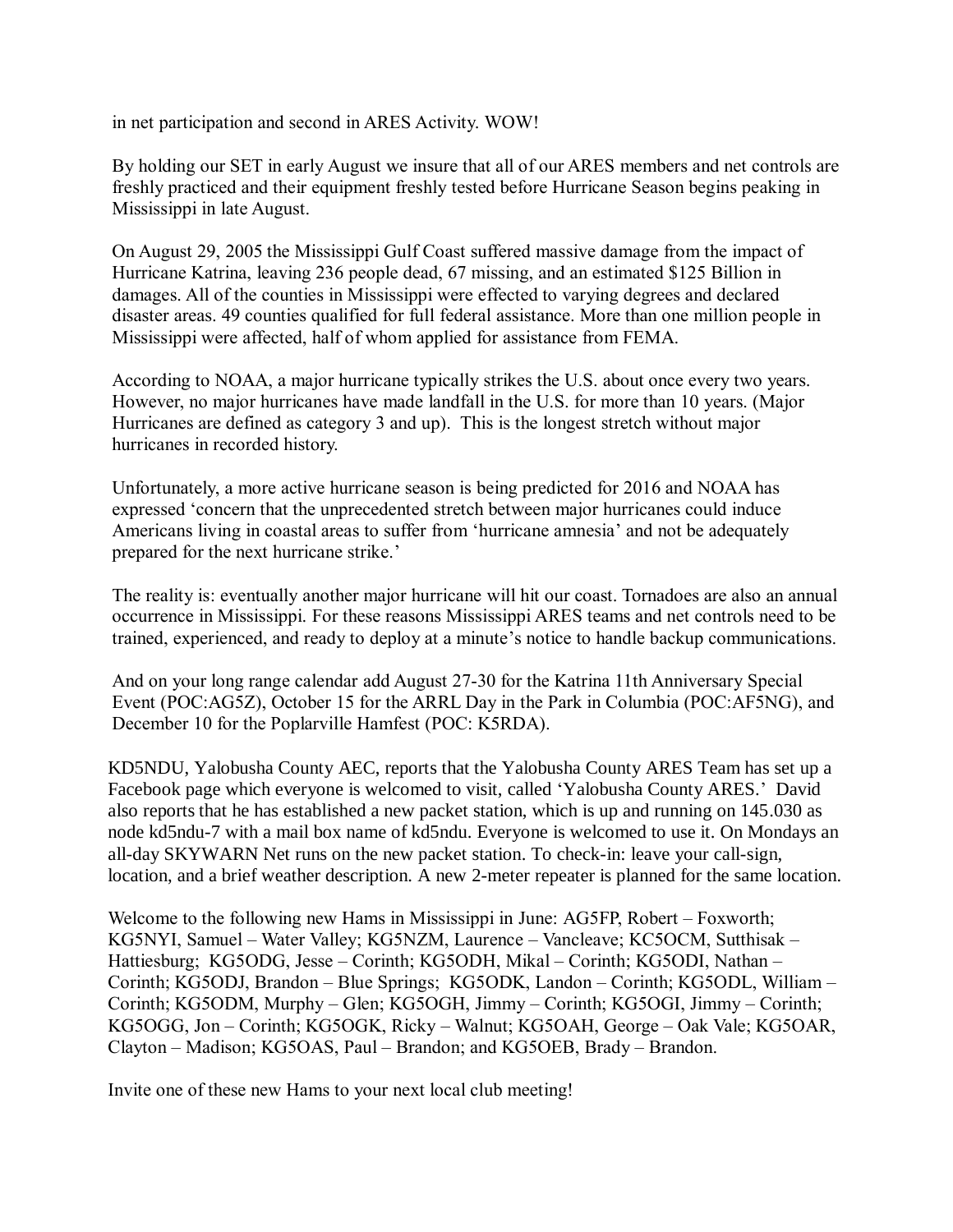Also welcome to the following new ARRL Members in June: KG5AE, Stacy – Columbia; K4AEF, Joe – Quitman; KA0CCL. Kathleen – Saucier; W5DFD, Ronnie – Byhalia; WF5I, John – Kosciusko; KE5JYV, James – West Point; KF5KSA, Robert – Corinth; KG5NPR, George – Brandon; KG5NZM, Laurence – Ocean Springs; KG5OEB, Brady – Brandon; KD5RTE, Robert – Netteleton; KF5TMN, Stephen – Tupelo; KE5UD, William - Ocean Springs; and WA5WRE, James – Bentonia.

As of June 30 ARRL Membership in Mississippi was 1,113 down 4 from the last report on May 31. Let's go back to work on membership!

Congratulations to the following on their upgrades: N5EOB, Ronnie – Moss Point; KC5IQZ, Robert – Paris; KG5NLR, Jarrod – Booneville; KG5NOH, Henrie – Gulfport; K5SSZ, Jerry – Batesville; KB5YNM, Bradley – Burnsville; and KB5ZKZ, Emit – Pickens.

SEC/DEC Reports for June 2016: K1REZ (SEC), KC5IMN (WC MS), WX5N (NE MS), KB5VE (SE MS), KD4VVZ (Gulf Coast), N5ZNT (SW MS), and KB0ZTX (NW MS).

EC Reports for June 2016: WM5A (Rankin), WB5CON (Alcorn), AE5FK (Walthall), KF5IAY (Carroll and Montgomery), KA5ICO (Chickasaw), KC5IIW (Scott), KF5IMA (Lafayette), KC5IMN (Copiah, Hinds, Madison, and Yazoo), KF5MWE (Clarke), KE5MIS (Yalobusha), K5MOZ (Jackson), N5MZ (Forrest), WX5N (Prentiss), N5NJC (Marion), N5OKV (Harrison), AF5PO (Tishomingo), AE5QP (Greene), N5SP (Lamar), WA5TEF (Lee), N5UDK (Stone), KD4VVZ (George), WV5D (Jones), KF5WVJ (DeSoto), N5ZNT (Franklin, Jefferson, Lincoln, and Wilkinson), and KB0ZTX (Marshall).

Regret to report the passing of N5OYJ of Vicksburg. James was a regular checkin on the MSPN and had a distinguished military career.

Club Newsletter/Reports (Editor): Meridian ARC (W5MAV), Mississippi Coast ARA (KB9ZR).

HF Net Reports - sessions/QNI/QTC (Net Manager)

Magnolia Section Net 30/966/8 (K5DSG)

MPP HF Net 2/17/0 (W5DIX)

MS Baptist Hams Net 3/14/0 (WF5F)

MSPN 30/1954/31 (K5NRK)

MS-NBEMS Net 4/18/5 (N5TQF)

VHF Net Reports - sessions/QNI/QTC (Net Manager)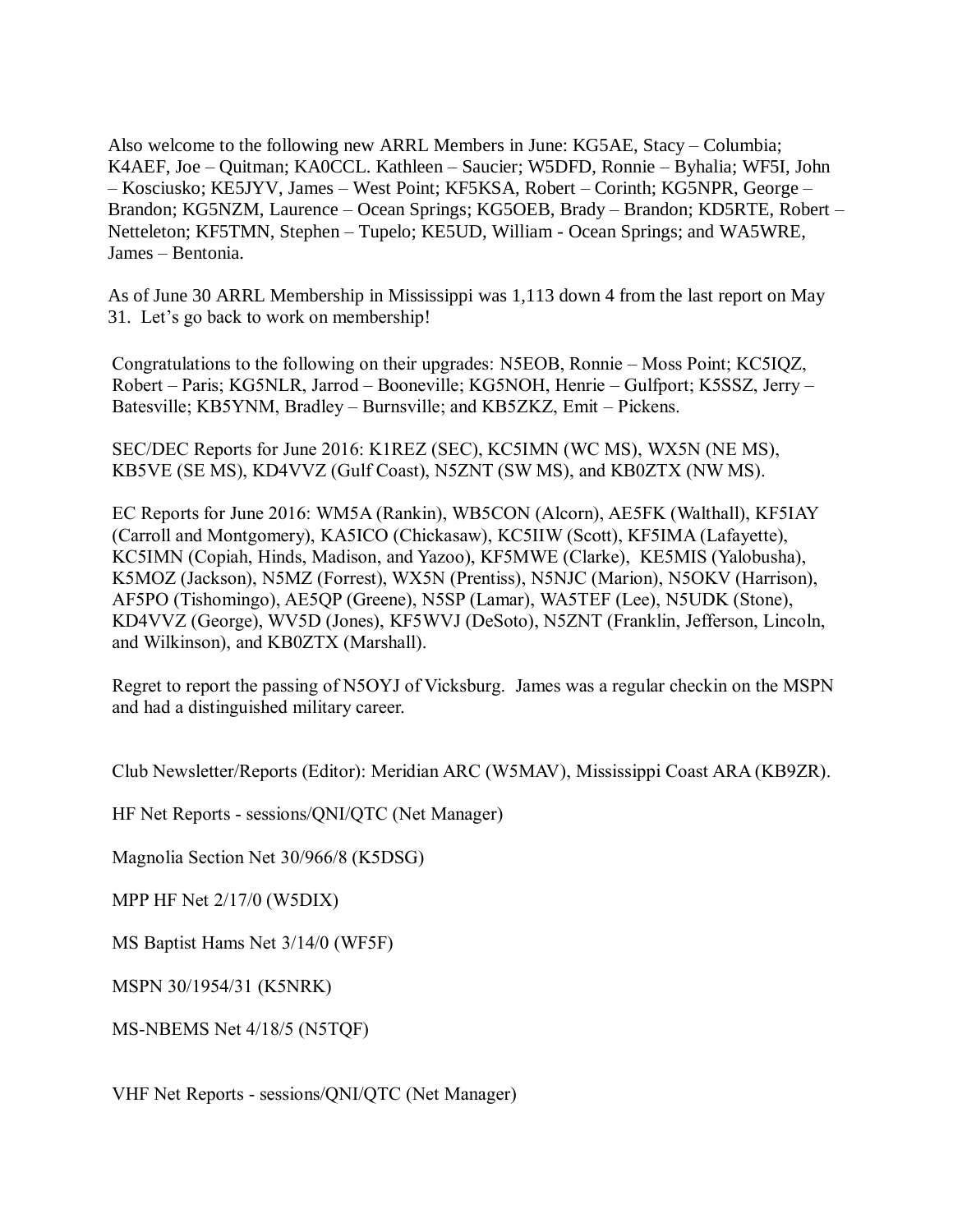Alcorn County ARES 4/58/0 (WB5CON)

Booneville and Prentiss County Weekly Net 4/57/0 (WX5N)

Capital Area Em Net 4/56/0 (K5XU)

Hattiesburg ARC Emergency 2M Net 4/61/0 (K5TLL)

Hattiesburg 2M Simplex Net 1/5/0 (K5TLL)

Hattiesburg ARC 10M Simplex Net 1/7/0 (K5TLL)

Jackson County Em Net 26/607/13 (K5MOZ)

Lowndes County ARC Net 4/33/0 (KF5AZ)

MDXA Net 4/35/0 (N5GD)

Metro Jackson ARES Net 4/41/0 (AE5SK)

MPP 2M Net 4/35/0 (W5DIX)

MCARA 3/45/0 (KB9ZR)

Northeast MS Skywarn Net 4/55/0 (WA5TEF)

Olive Branch ARC Net 15/105/0 (KF5QGF)

Pearl River ARC Net 5/55/0 (K5RDA)

Rankin County ARES Net 5/72/0 (KG5AVT)

Scott County ARES Training Net 4/32/0 (W5JMJ)

Scott County ARES Simplex Net 4/14/0 (W5JMJ)

Sundancer Solar Radio Club 4/29/0 (KA5ICO)

Tishomingo ARC Net 4/88/0 (AF5PO)

UMARC UHF Net 4/17/0 (K5LMB)

UMARC VHF Net 4/46/0) (K5LMB)